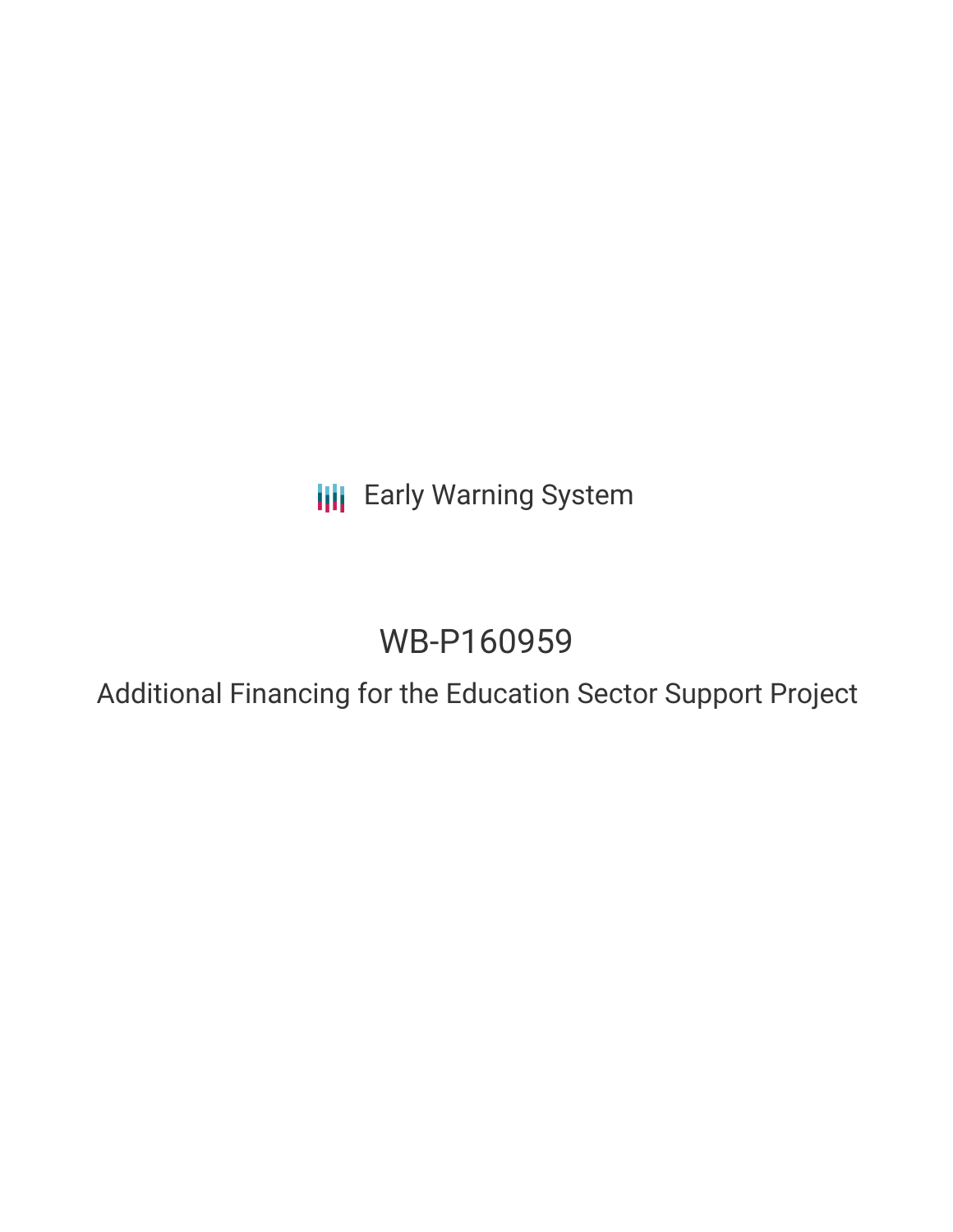

### **Quick Facts**

| <b>Countries</b>               | Mozambique                      |
|--------------------------------|---------------------------------|
| <b>Financial Institutions</b>  | World Bank (WB)                 |
| <b>Status</b>                  | Active                          |
| <b>Bank Risk Rating</b>        | U                               |
| <b>Voting Date</b>             | 2017-06-02                      |
| <b>Borrower</b>                | Ministry of Economy and Finance |
| <b>Sectors</b>                 | <b>Education and Health</b>     |
| <b>Investment Amount (USD)</b> | \$59.00 million                 |
| <b>Project Cost (USD)</b>      | \$59.00 million                 |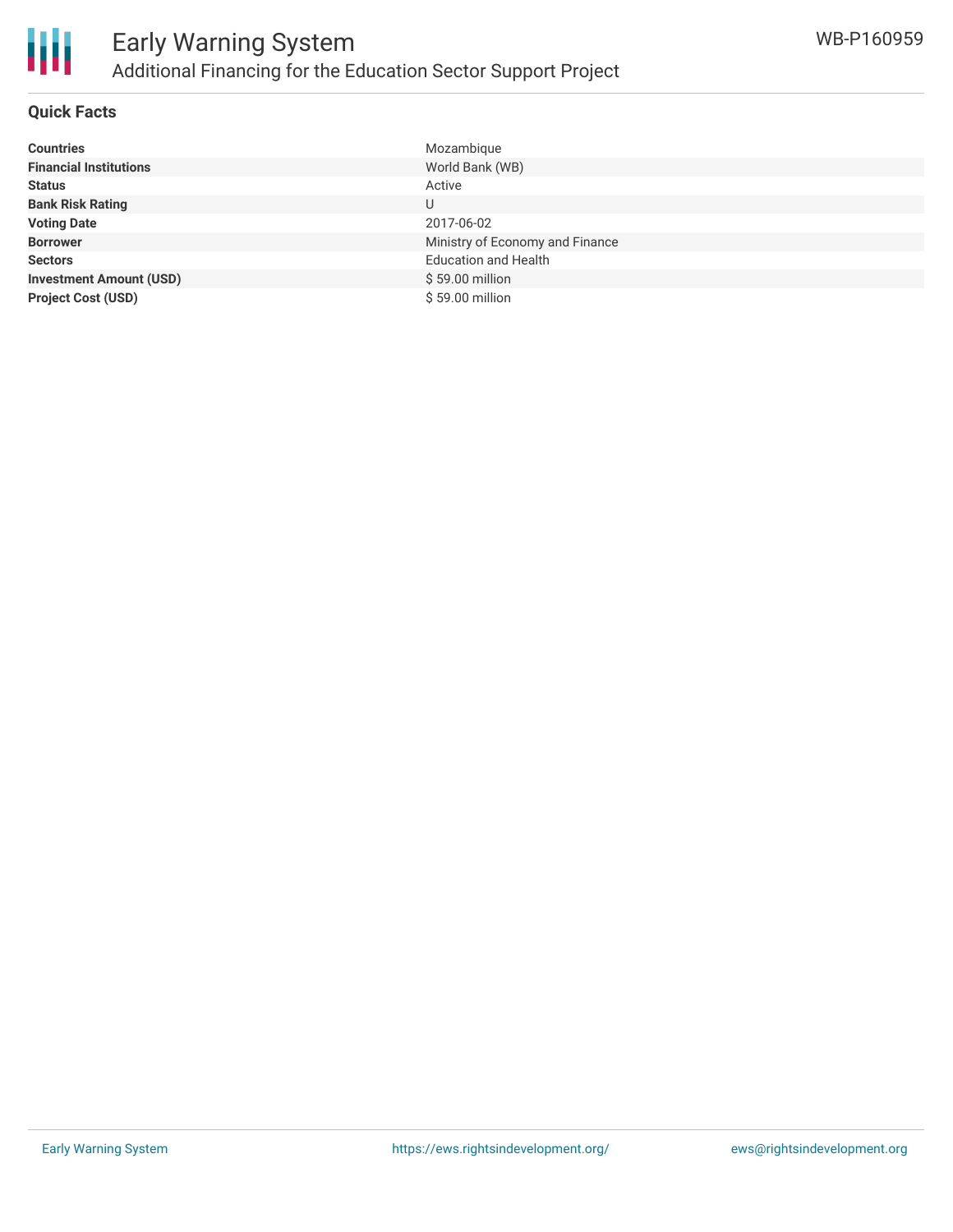

#### **Project Description**

The objective of the Additional Financing for the Education Sector Support Project for Mozambique is to improve access to and quality and equity of education. No changes to the PDO are proposed in the restructuring. The AF will support the existing ESSP by responding to an anticipated shortfall in funding to the education sector due to the current financial and economic crisis in Mozambique, and scaling up existing key activities that will have direct impacts on supporting the most vulnerable during this time of financial instability. The AF would help achieve the overall project development objective (PDO) to improve access to, and quality and equity of education, by continuing to support the implementation of Mozambique's current Education Strategic Plan (PEE in Portuguese) from 2016 to 2019. As with the original project, the AF will continue to be channeled through the Education Sector Support Fund (FASE, in Portuguese) funded by nine (9) donors (including the Global Partnership for Education - GPE) to support effective implementation of the PEE.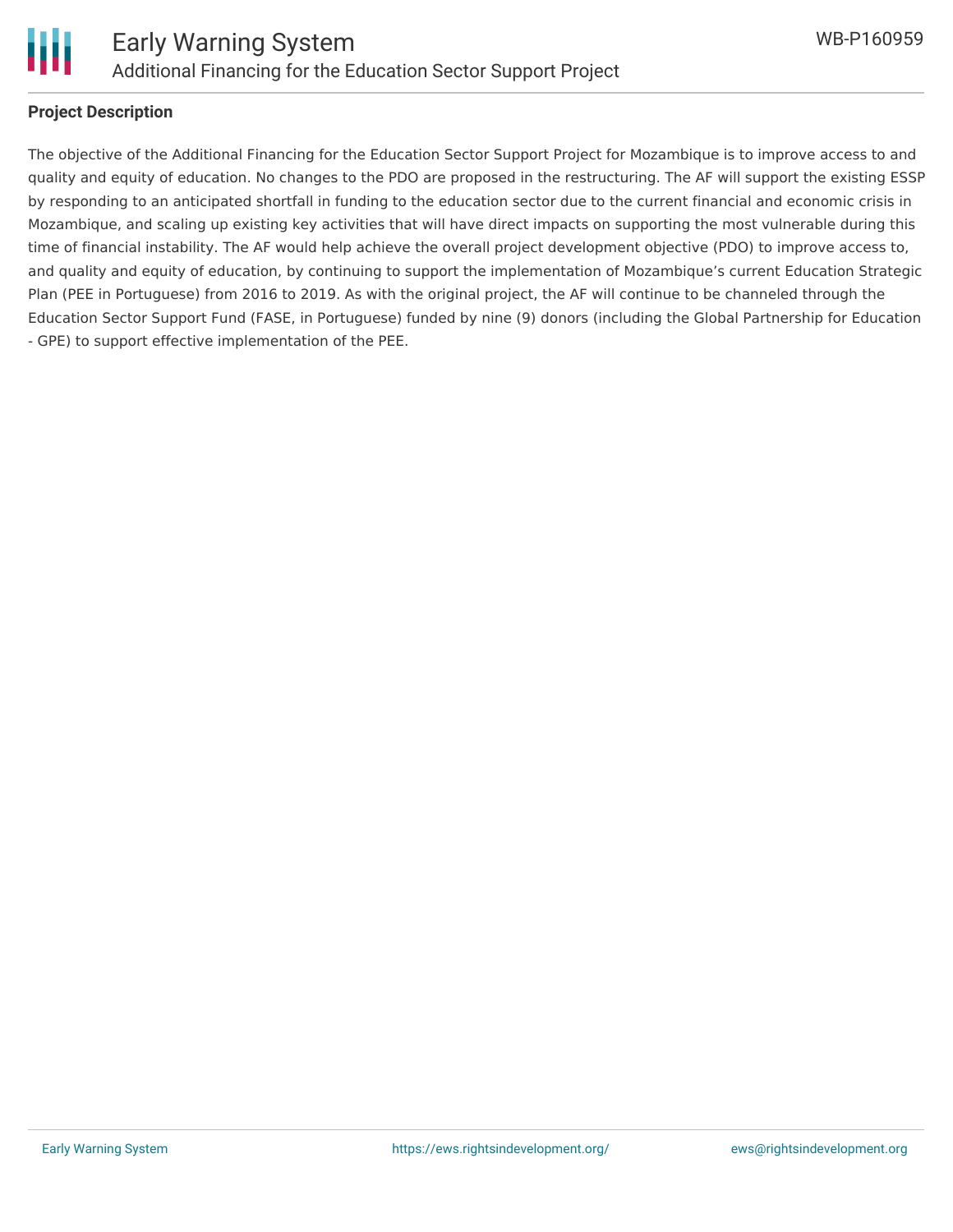

# **Investment Description**

World Bank (WB)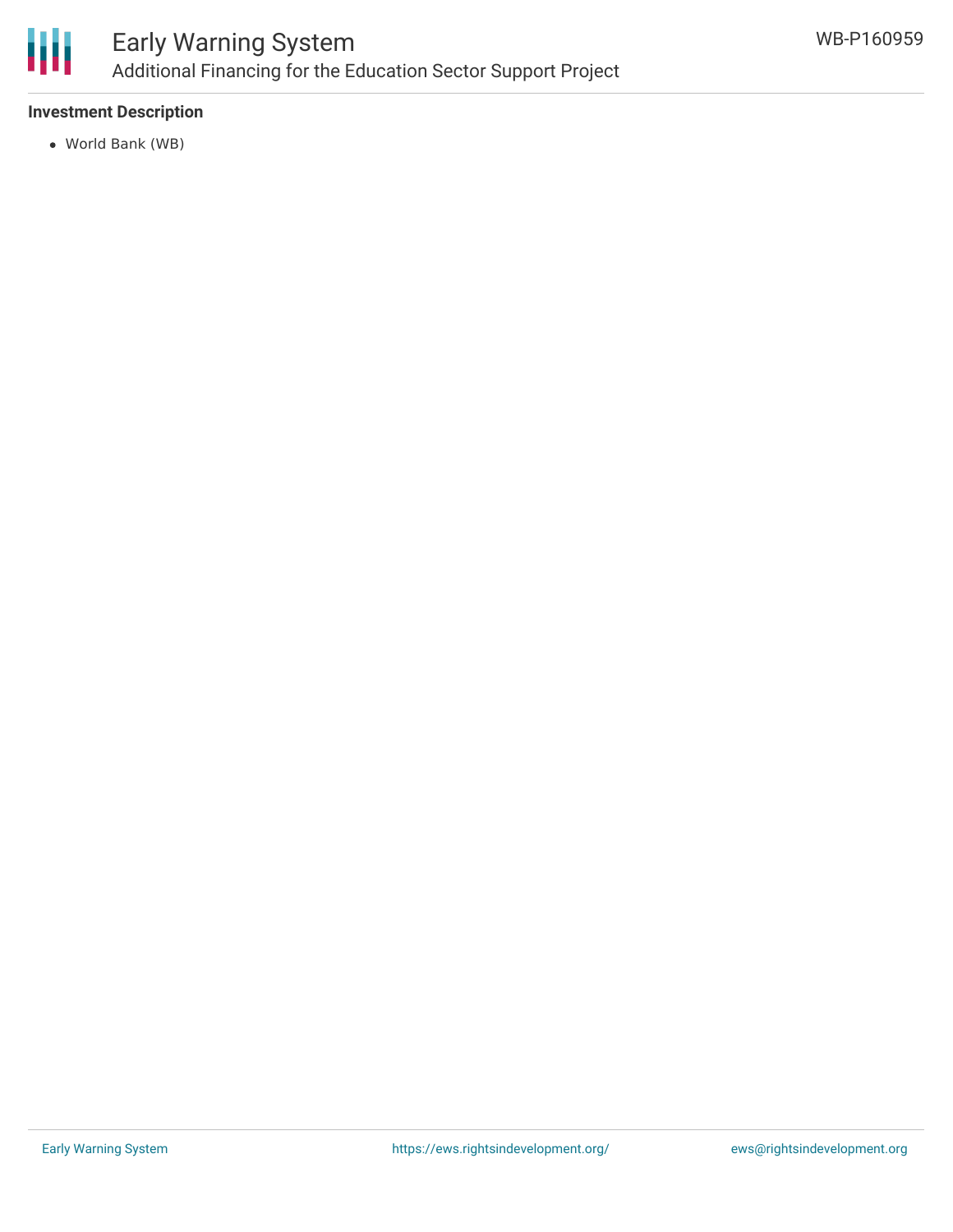

## **Contact Information**

Name:Ministry of Education and Development Contact:Antuia Soverano Title:Director Email:antuia.soverano@mined.gov.mz

#### ACCOUNTABILITY MECHANISM OF WORLD BANK

The World Bank Inspection Panel is the independent complaint mechanism and fact-finding body for people who believe they are likely to be, or have been, adversely affected by a World Bank-financed project. If you submit a complaint to the Inspection Panel, they may investigate to assess whether the World Bank is following its own policies and procedures for preventing harm to people or the environment. You can contact the Inspection Panel or submit a complaint by emailing ipanel@worldbank.org. You can learn more about the Inspection Panel and how to file a complaint at:

http://ewebapps.worldbank.org/apps/ip/Pages/Home.aspx.